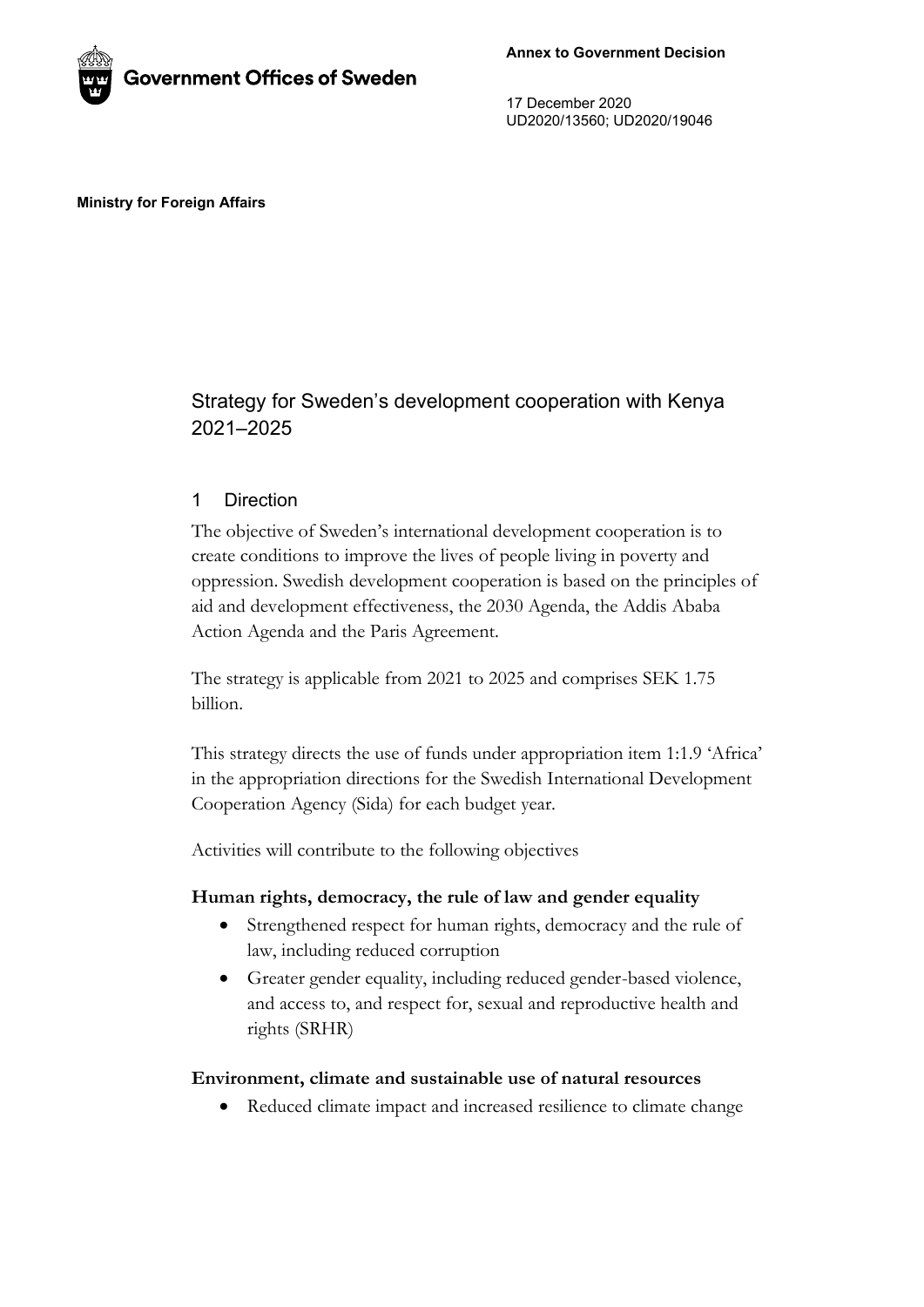- Sustainable management and use of natural resources, including biodiversity
- Increased capacity to provide sustainable public services

### **Inclusive economic development**

- Improved conditions for productive employment and decent work, and for free and fair trade
- Strengthened systems for better access to social security

## 2 Country context

Kenya's economic growth in recent years has contributed to its reclassification as a lower middle-income country. There are good prospects for broader and more self-sustaining relations. In recent years, the Kenyan Government has successfully taken measures to attract investment, eliminate trade barriers and enter into trade agreements. However, corruption continues to hinder Kenya's development and economic inequality is rising. COVID-19 has severely impacted Kenya's economy and many jobs have been lost. The International Monetary Fund and the World Bank anticipate a slow recovery. Both youth unemployment and underemployment are high, and are factors contributing to increased radicalisation among young people. Women have poorer access to productive employment than men and are less able to recover from shocks. Almost 80 per cent of Kenya's population is living below or just above the multidimensional poverty line, with large regional variation. Poverty is particularly widespread in the northern parts of the country, where most of the country's 500 000 refugees are living in camps that have housed many of them for decades.

Space for political and civil rights has shrunk in recent years and human rights violations have increased, including through the authorities' use of violence, torture, and extrajudicial executions by the authorities. Women's and girls' enjoyment of human rights, representation, and access to resources is restricted by local traditions and customs, and lengthy court proceedings. Civil society is broad and multifaceted but its space to operate is heavily impacted by the political landscape. Elite rule and clientelism restrict the democratic space.

Agriculture provides livelihoods for a majority of the rural population. Climate change, loss of biodiversity and ecosystem services, and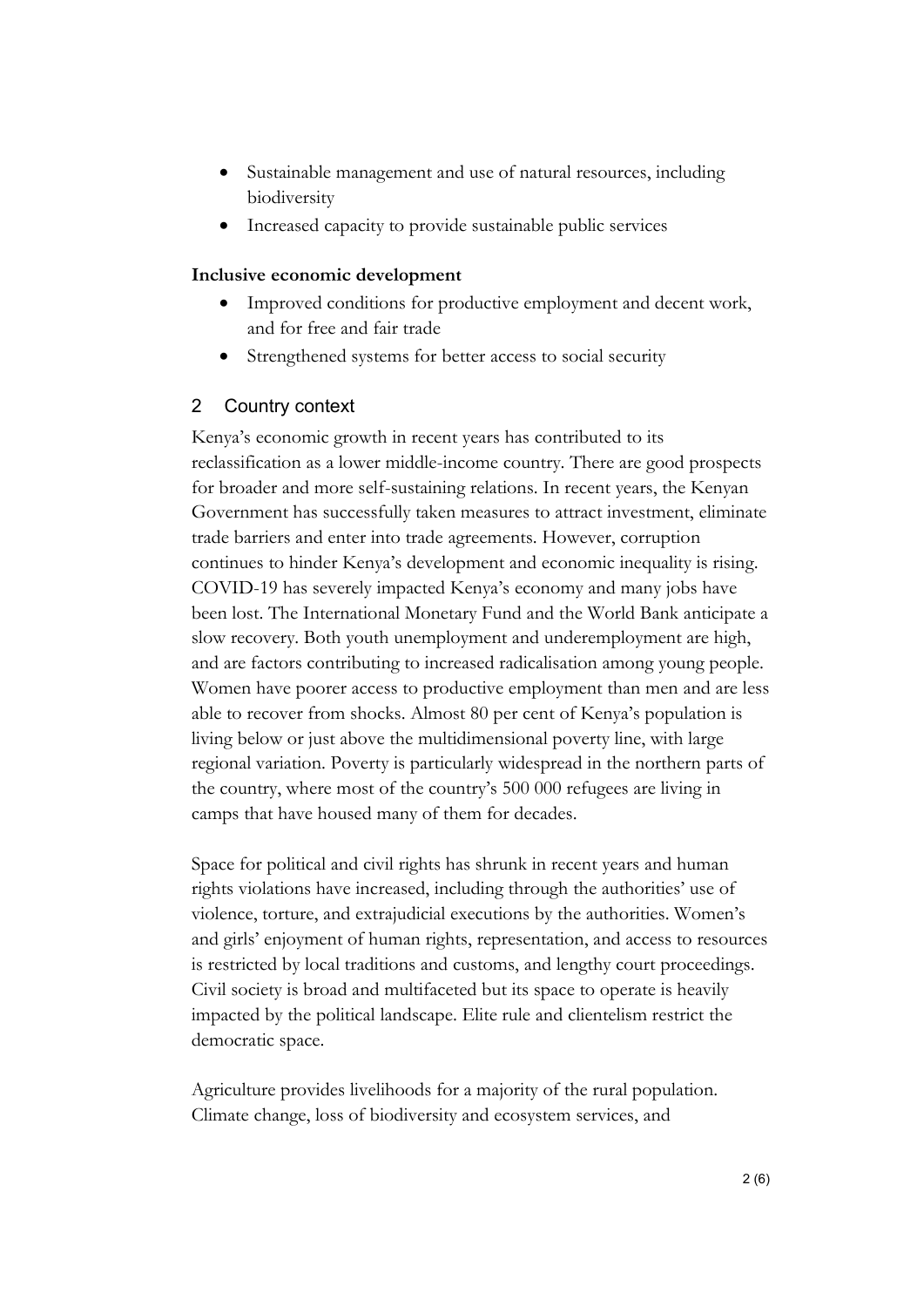unsustainable resource management, leads to food insecurity and resource scarcity in large parts of the country. These are also contributing causes of conflicts, especially in rural areas. Recently, Kenya has demonstrated higher ambitions regarding improving marine environments and strengthening the blue economy. Rapid urbanisation poses a serious challenge to the ability of cities and urban areas to achieve sustainable and inclusive development.

### 3 Activities

Sida will carry out, monitor and report on activities in accordance with the Government's guidelines for Swedish development cooperation and humanitarian assistance strategies (UD2017/21053). The guidelines state inter alia that activities will be actively directed towards achieving the objectives and that the actual results should be monitored based on the objectives. The annual strategy report will be comprehensive and among other things include a presentation, analysis and assessment of the results of the activities in relation to the defined objectives. Results information will be used for decision-making, learning, accountability and ensuring transparency for the general public. Monitoring will produce reliable and useful information about results in both the short term and the long term by using both qualitative and quantitative information, where possible. The follow-up of results will primarily establish whether the activities made a difference, how and for whom. Follow-up based on existing conditions will determine the extent to which development cooperation made a difference.

Sweden's development cooperation contributes to sustainable development in accordance with the 2030 Agenda, the financing for development commitments in the Addis Ababa Action Agenda and the Paris Agreement. The activities' contribution will be particularly relevant to the following sustainable development goals (SDGs) of the 2030 Agenda: no poverty (SDG 1), zero hunger (SDG 2), good health and well-being (SDG 3), gender equality (SDG 5), clean water and sanitation (SDG 6), affordable and clean energy (SDG 7), decent work and economic growth (SDG 8), industry, innovation and infrastructure (SDG 9), responsible consumption and production (SDG 12), climate action (SDG 13), life on land (SDG 15), peace, justice and strong institutions (SDG 16) and partnerships for the goals (SDG 17). Strategy reports to the Government will include references to how activities contribute to the implementation of the 2030 Agenda in relation to the strategy's priorities. As a whole, Swedish development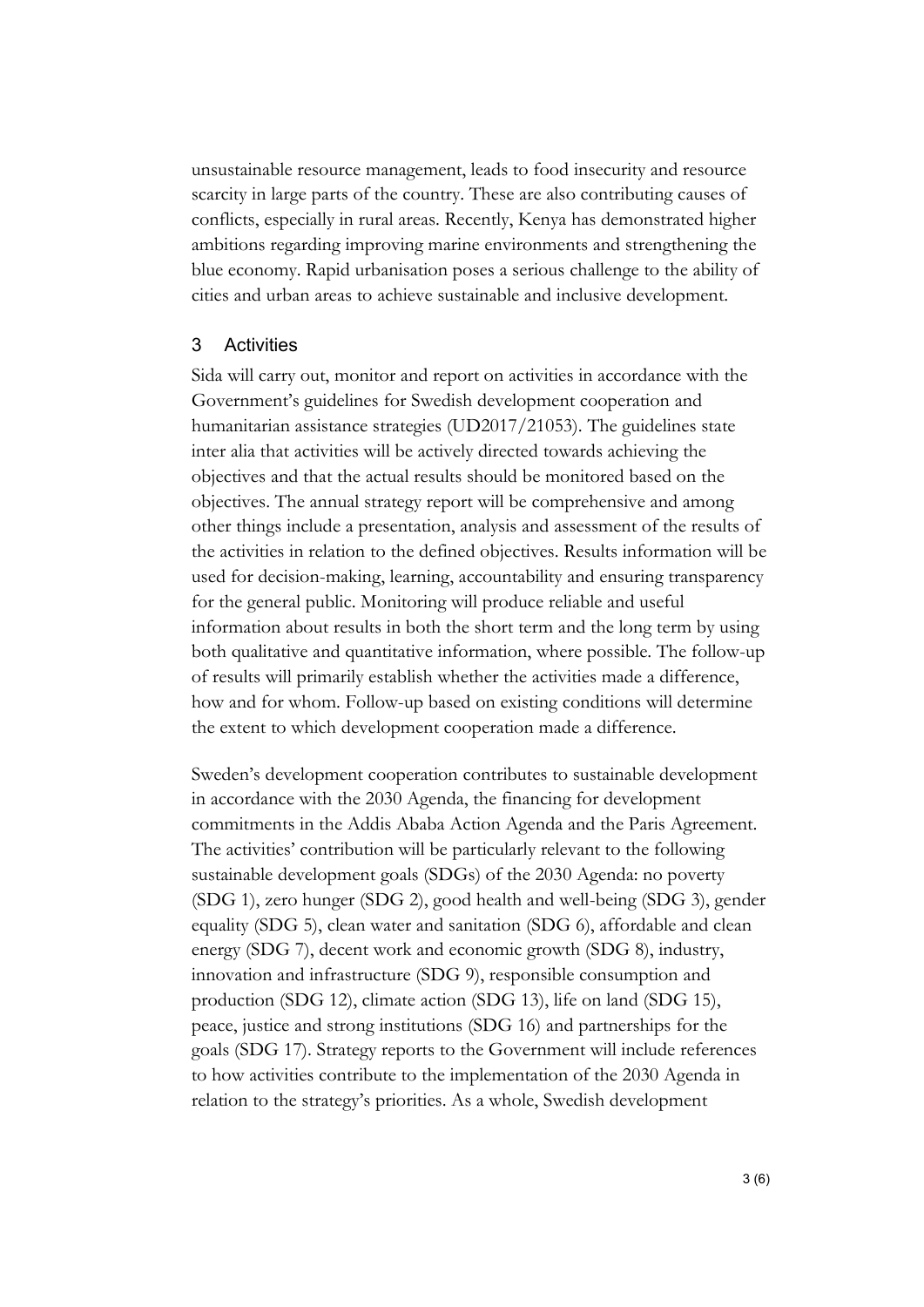cooperation will contribute to poverty reduction in the country, better conditions for democratic development and respect for human rights.

When implementing the strategy, Sida will lay the foundation for broader and more self-sustaining relations between the countries. Conditions for domestic resource mobilisation and international trade and investment will continue to be strengthened, as will partnerships that can continue without development cooperation funding, such as partnerships with the private sector and national institutions. Measures to promote institution-building, capacity development and exchanges of experience will continue to be integrated into these efforts. Sida will draw on the Swedish resource base to increase and deepen cooperation. Where relevant, the potential of digital transformation will be harnessed as a tool for achieving the objectives. Innovative instruments will be further developed to attract investment and innovation, including in the areas of environment and climate change. A broad range of actors will be included, on the basis that they will effectively contribute to long-term sustainable results. The State is considered an important agent of change and conditions for continued cooperation exist.

Activities will contribute to strengthening public institutions and making them more inclusive, transparent and accountable. Support to civil society has an important role to play in increasing the social participation of poor and vulnerable people, and to strengthen freedom of expression. This may include support to agents of change and culture. Sweden will contribute to strengthening the conditions for democratic, free and fair elections. Anticorruption efforts will be integrated into activity implementation, focusing on the local level. This may include contributions to the decentralisation process and reduced concentration of power through cooperation with the counties.

Gender equality promotion will highlight and deepen activities that contribute to strengthening respect for, and increasing access to, SRHR and to combating gender-based violence.

Activities will contribute to reduced climate impact and strengthened resilience to climate change. Activities will also contribute to increasing the capacity for conservation and restoration of biodiversity and its ecosystem services, and the sustainable management and use of terrestrial and marine natural resources. Priority will be given to investments that contribute to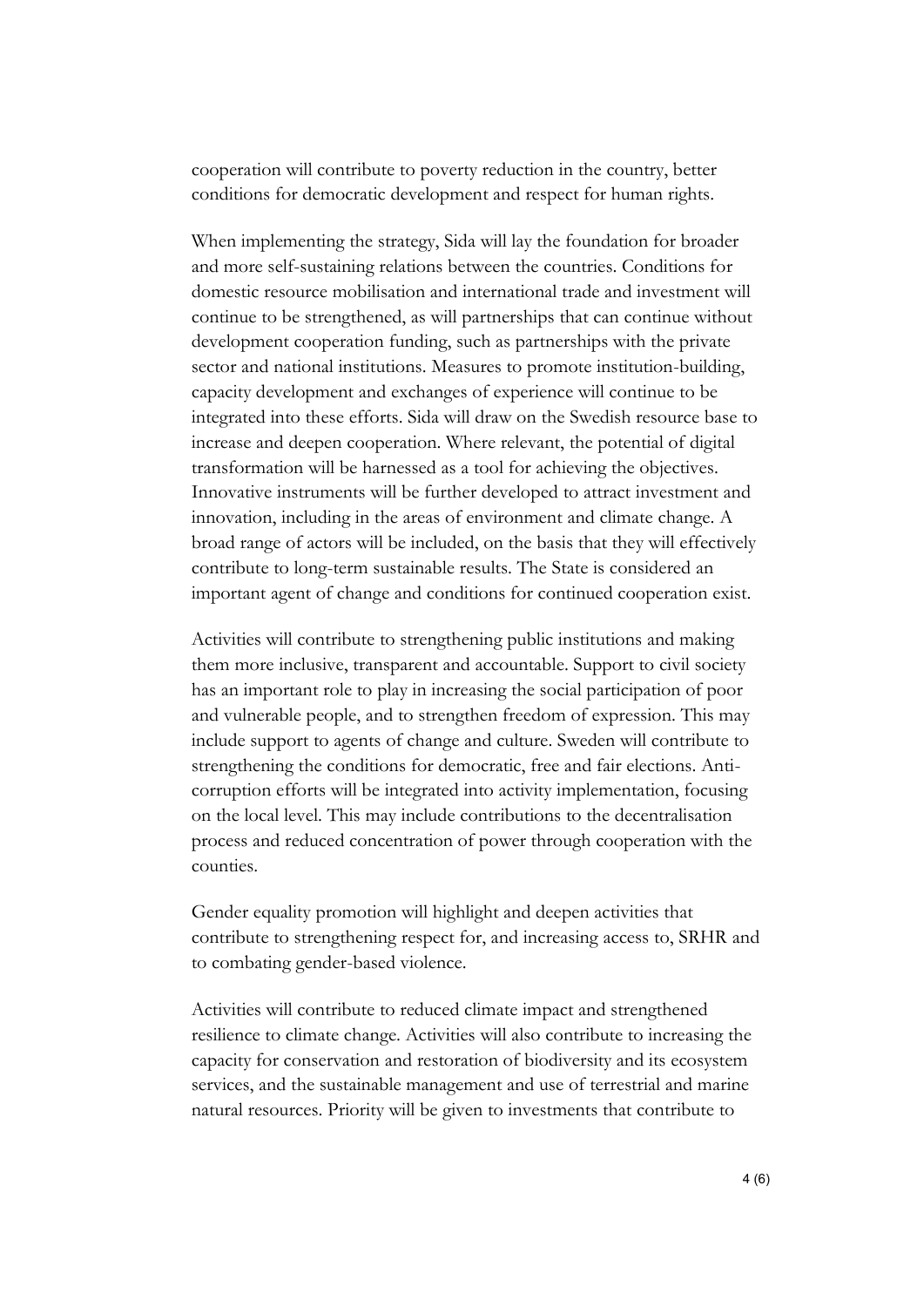protecting and conserving biodiversity while bringing benefits to people living in poverty.

Activities may contribute to enhancing capacity to provide sustainable and climate-resilient public services such as water, sanitation, hygiene, waste management, renewable energy and energy efficiency. If possible, Sweden's support should be catalytic and innovative. Support to improve local governance and institutions can be included.

Inclusive economic development will be promoted – including better conditions for productive employment, decent work and greater economic empowerment – for example, through social dialogue. A specific focus will be placed on women, young people, and marginalised groups, including refugees. Activities will promote a circular economy that limits the impacts of climate change, improves the environment, competitiveness and economic growth, and creates green jobs. Swedish support will contribute to increased sustainability, productivity, and commercialisation of small-scale agriculture and forestry, and to food security. Sweden will contribute to strengthened conditions for free and fair trade, with increased access to domestic, regional and global markets, financial inclusion, vocational education and training, and skills development.

Sweden's development cooperation will be relevant and effective. An integrated approach to all Swedish support to Kenya will be ensured. The linkages between humanitarian assistance, long-term development cooperation and peacebuilding will be harnessed. Synergies will be sought between the strategy areas and with activities within the framework of other relevant Swedish strategies for development cooperation and humanitarian assistance.

Sweden's development cooperation will be adapted to prevailing circumstances and will be flexible and effective.

Sweden will promote coherent and effective development and aid coordination in the country, not least through active participation in EU Joint Programming and in consultation with relevant multilateral actors. Mobilising other financial resources should be explored.